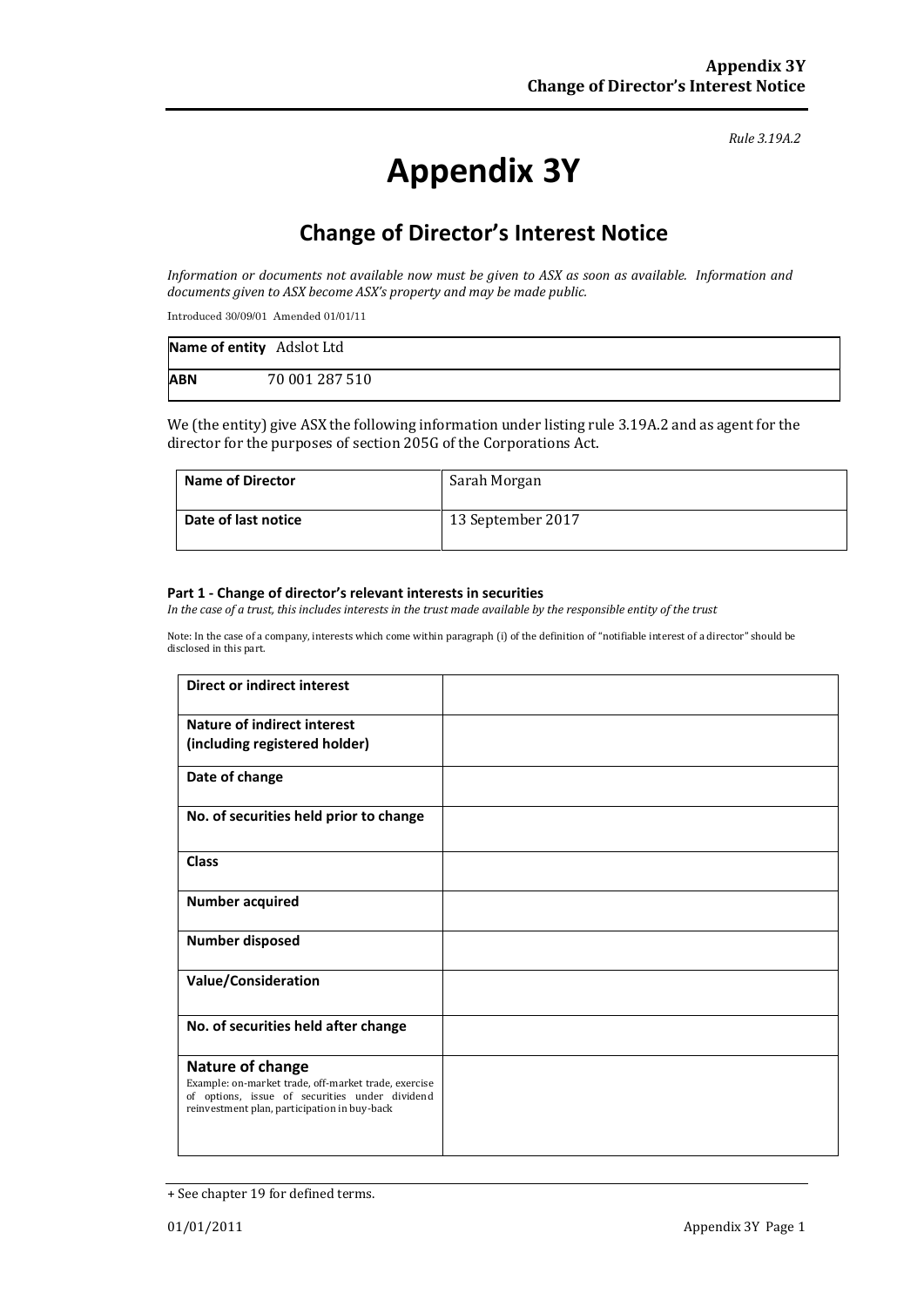#### **Part 2 – Change of director's interests in contracts**

Note: In the case of a company, interests which come within paragraph (ii) of the definition of "notifiable interest of a director" should be disclosed in this part.

| <b>Detail of contract</b>                                                                       | Contract to purchase shares under the placement<br>undertaken by the Company announced to the<br>ASX on 10 December 2020.                                                                                                                                                                    |
|-------------------------------------------------------------------------------------------------|----------------------------------------------------------------------------------------------------------------------------------------------------------------------------------------------------------------------------------------------------------------------------------------------|
| <b>Nature of interest</b>                                                                       | Ms Morgan, through Ashmog Investment Pty Ltd<br>as trustee for Ashmog Investment Trust, has a<br>conditional right under the contract to purchase<br>fully paid ordinary shares in the Company under<br>the placement undertaken by the Company<br>announced to the ASX on 10 December 2020. |
|                                                                                                 | Ms Morgan is a beneficiary of the Ashmog<br>Investment Trust and is a 50% shareholder in the<br>Trustee.                                                                                                                                                                                     |
|                                                                                                 | Ms Morgan' right to acquire the shares under the<br>contract is subject to shareholder approval at the<br>Company's annual general meeting.                                                                                                                                                  |
| Name of registered holder                                                                       | Shares not yet issued, as the issue is conditional                                                                                                                                                                                                                                           |
| (if issued securities)                                                                          | on shareholder approval. The registered holder<br>will be Ashmog Investment Pty Ltd as trustee for<br>Ashmog Investment Trust.                                                                                                                                                               |
| Date of change                                                                                  | 10 December 2020                                                                                                                                                                                                                                                                             |
| No. and class of securities to which                                                            | No change to existing interest - notification of new                                                                                                                                                                                                                                         |
| interest related prior to change                                                                | interest in 1,034,483 fully paid ordinary shares.                                                                                                                                                                                                                                            |
| Note: Details are only required for a contract in relation to which<br>the interest has changed |                                                                                                                                                                                                                                                                                              |
| Interest acquired                                                                               | Conditional right to purchase 1,034,483 shares<br>under the placement undertaken by the Company<br>announced to the ASX on 10 December 2020.                                                                                                                                                 |
|                                                                                                 | The share purchase is subject to shareholder<br>approval at the Company's Annual General<br>Meeting on Thursday 28 January 2021.                                                                                                                                                             |
| Interest disposed                                                                               | N/A                                                                                                                                                                                                                                                                                          |
| <b>Value/Consideration</b>                                                                      | \$30,000 (once shareholder approval received)                                                                                                                                                                                                                                                |
| Note: If consideration is non-cash, provide details and an<br>estimated valuation               |                                                                                                                                                                                                                                                                                              |
| Interest after change                                                                           | Interest in a contract providing a conditional right<br>to purchase 1,034,483 fully paid ordinary shares in<br>the Company                                                                                                                                                                   |

<sup>+</sup> See chapter 19 for defined terms.